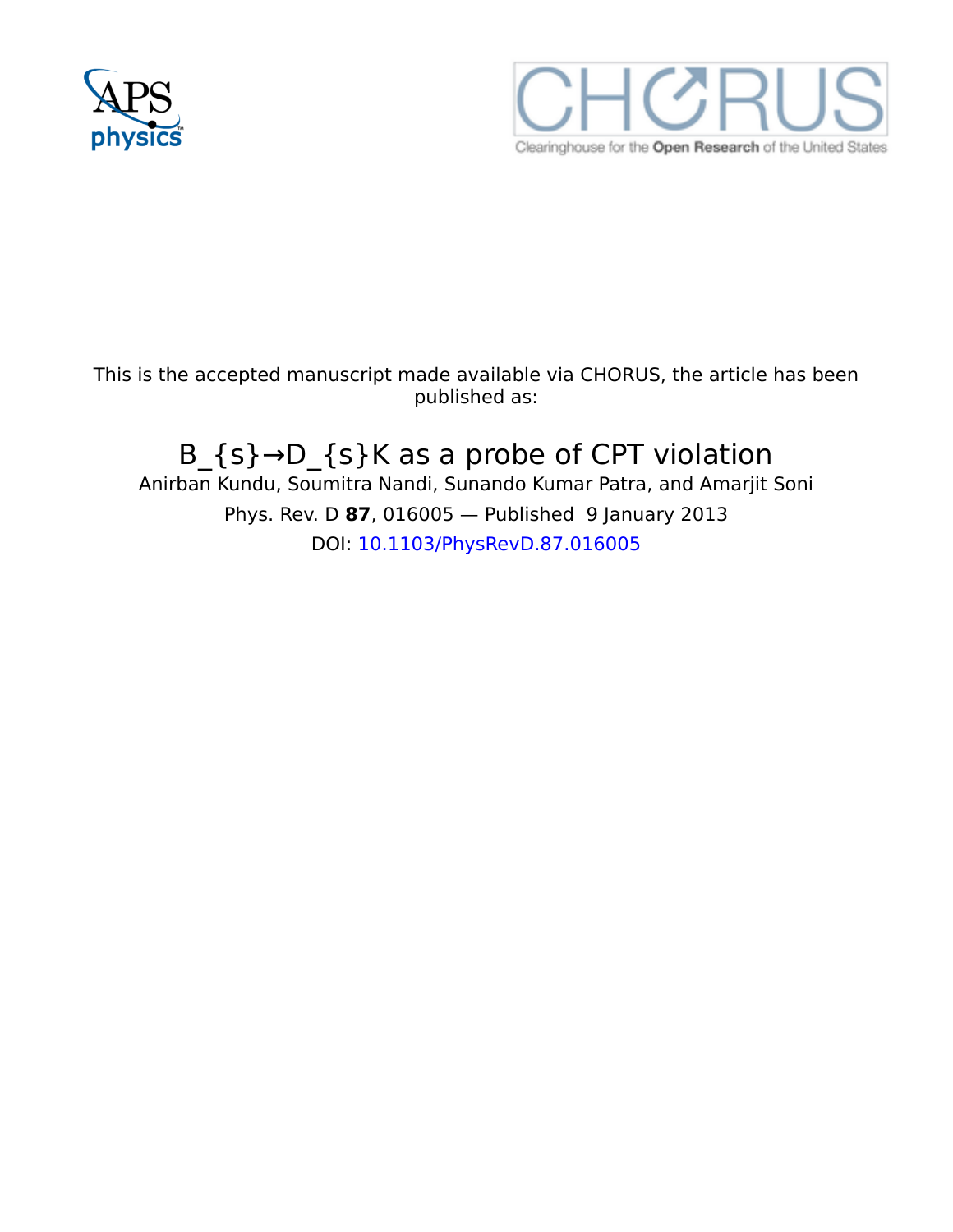Anirban Kundu,<sup>1</sup> Soumitra Nandi,<sup>2</sup> Sunando Kumar Patra,<sup>1</sup> and Amarjit Soni<sup>3</sup>

 $<sup>1</sup> Department of Physics, University of Calculus,$ </sup>

92, Acharya Prafulla Chandra Road, Kolkata 700009, India

 $2<sup>2</sup> Theoretische Elementarteilchenphysik, Naturwissenschaftlich Technische Fakultät,$ Universität Siegen, 57068 Siegen, Germany

 $\beta$ Physics Department, Theory Group, Brookhaven National Laboratory, Upton, NY 11973, USA

We discuss some possible signals of CPT violation in the  $B<sub>s</sub>$  system that may be probed at the Large Hadron Collider (LHC). We show how one can construct combinations of observables coming from tagged and untagged decay rates of  $B_s \to D_s^{\pm} K^{\mp}$  that can unambiguously differentiate between CPT violating and CPT conserving new physics (NP) models contributing in  $B_s^0 - \bar{B}_s^0$  mixing. We choose this particular mode as an illustrative example for two reasons: (i) In the Standard Model, there is only one decay amplitude, so it is easier to untangle any new physics; (ii)  $B_s$  being a neutral meson, it is possible to unambiguously identify any sign of CPT violation that occurs only in mixing but not in decay. We define an observable which is useful to extract the CPT violating parameter in  $B_s$  decay, and also discuss how far the results are applicable even if CPT violation is present in both mixing and decay.

PACS numbers: 11.30.Er, 14.40.Nd Keywords: CPT violation,  $B_s$  meson, LHCb

#### I. INTRODUCTION

The combined discrete symmetry CPT, taken in any order, is an exact symmetry of any axiomatic quantum field theory (QFT). CPT conservation is indeed supported by the experiments; all tests for CPT violation (CPTV) that have been done so far [1] have yielded null results, consistent with no CPTV, and very stringent limits on CPTV parameters have been obtained [2] in different systems. The only possible exception is the apparent mass difference between the top quark and its antiparticle as obtained by the CDF collaboration in Fermilab [3]:

$$
m_t - m_{\bar{t}} = -3.3 \pm 1.7 \text{ GeV},\tag{1}
$$

but other experiments got results which are consistent with zero, and so is the world average [4]:

$$
m_t - m_{\bar{t}} = [-0.44 \pm 0.46 \text{ (stat.)} \pm 0.27 \text{ (syst.)}] \text{ GeV}. \tag{2}
$$

What, then, should be the motivation to investigate the possibility of CPTV particularly in the B system? There are three main reasons:

- Any symmetry which is supposed to be exact ought to be questioned. We may get a surprise, just like the discovery of CP violation. CPTV may very well be flavor-sensitive, and so the constraints obtained from the K system [5] may not be applicable to the B systems. There is still the possibility of a sizable CPTV in the B systems. If there is some tension between the data and the Standard Model (SM) expectations, we should ask whether this is due to CPTV, or a more canonical CPT conserving new physics (NP).
- For the bound systems like mesons, asymptotic states, whose existence is a prerequisite for the CPT theorem, are not uniquely defined [6]. Quarks and gluons are bound inside the hadrons and cannot be considered, in a true sense, asymptotic states.
- Some nonlocal and nonrenormalizable string-theoretic effects may appear at the Planck scale with a possible ramification at the weak scale through the effective Hamiltonian [7]. CPTV through such non-local interacting QFT does not necessarily lead to the violation of Lorentz symmetry [8].

Recently the issue of CPTV has received more attention due to the growing phenomenological importance of CPT violating scenarios in neutrino physics and in cosmology [9]. It is also necessary to find some observables that will clearly discriminate CPT violating signals from CPT conserving ones. A comprehensive study of CPTV in the neutral K meson system, with a formulation that is closely analogous to that in the B system, may be found in [10].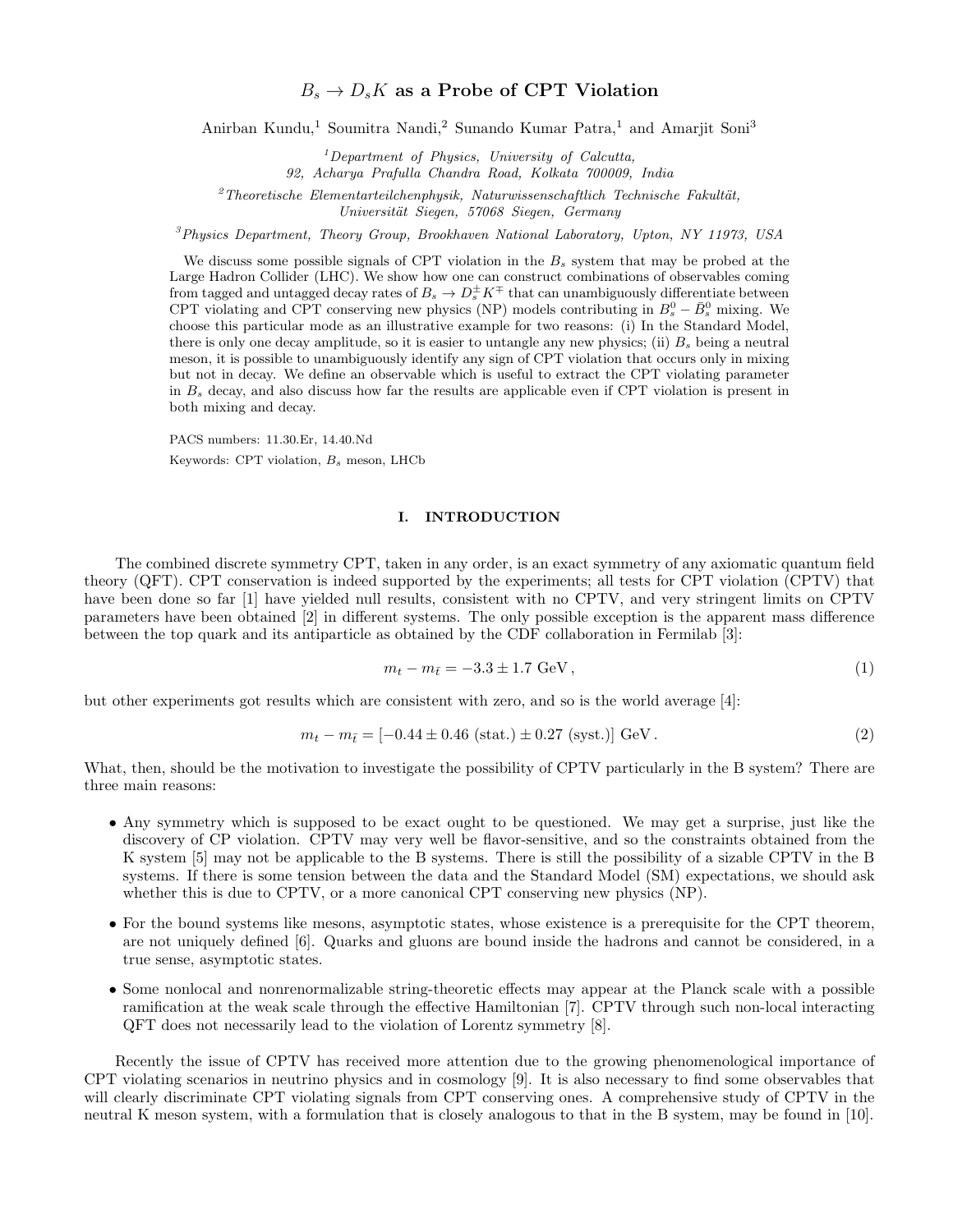In this paper, we would like to investigate the signatures of CPT violation in the  $B_s$  system, both in  $B_s^0 - \bar{B}_s^0$ mixing and in  $B_s$  decays. We would like to emphasize that this is a model-independent approach in the sense that we do not specify any definite model that might lead to CPT violation; in fact, as far as we know, all studies on CPT violation are based on some phenomenological Lagrangian to start with.

As an illustrative example, we consider the nonleptonic  $B_s^0(\bar{B}_s^0) \to D_s^+ K^-$  and  $B_s^0(\bar{B}_s^0) \to D_s^- K^+$  decays. The  $\bar{B}_{s}^{0}$  decays are mediated by color-allowed tree-level transitions  $b \to u\bar{c}s$  and  $b \to c\bar{u}s$ . These are single-amplitude processes in the SM, so that any non-trivial contribution beyond the SM expectations, like direct CP asymmetry, is a clear signal of NP. This set of channels is also of interest as in the SM, both the amplitudes are of same order,  $\mathcal{O}(\lambda^3)$ in the standard Wolfenstein parametrization of the CKM matrix (so that the event rates are comparable), and same final states can be reached both from  $B_s^0$  and  $\bar{B}_s^0$ . The importance of such modes to unveil any NP has already been emphasized; e.g., see [15–18]. The decay was first observed by the CDF and the Belle collaborations [19, 20], and recently the LHCb collaboration has measured the branching ratio to be [21]

$$
Br(B_s \to D_s^{\mp} K^{\pm}) = (1.90 \pm 0.23) \times 10^{-4}
$$
\n(3)

where the errors have been added in quadrature. We also note that flavor-specific NP in these channels is relatively unconstrained [22]. LHCb has also measured several time-dependent CP violating observables in  $B_s \to D_s^{\pm} K^{\pm}$  using flavor-tagged and flavor-untagged observables [23].

Here we do a more general analysis considering both the CPT violating and CPT conserving NP contributions to  $B_s^0 - \bar{B}_s^0$  mixing. We show how one can construct combinations of observables coming from tagged and untagged decay rates that can unambiguously differentiate between CPT violating and CPT conserving NP models. On the other hand, if there is some CPTV contribution only to  $B_s$  decays, it might be difficult to differentiate it from CPT conserving NP in this approach. We define an observable which is useful to extract the CPT violating parameter in decay.

We will consider both these cases separately: first, when CPTV (or CPT conserving NP) is present only in the operators responsible for decay but not in those responsible for the mixing; and second, when the same is present also in the  $B_s^0 - \bar{B}_s^0$  mixing amplitude. As we will show explicitly, the extraction of CPTV in mixing is independent of the CPTV in decay and any other CPT conserving NP either in decay or mixing.

The first possibility of NP (including CPT violation) only in decay can arise if the NP operators are strongly flavordependent, like those in R-parity violating supersymmetry, or leptoquark models. As we are considering final states that can be accessed both from  $B_s^0$  and  $\bar{B}_s^0$ , any such NP will necessarily contribute in  $B_s^0 - \bar{B}_s^0$  mixing, in particular to its absorptive part, and will change the decay width difference  $\Delta\Gamma_s$ . Apart from the short-distance contributions to the absorptive part, there can be non-negligible long-distance effects too, coming from mesonic intermediate states [25]. However, the accuracy of the present data on  $\Delta\Gamma_s$ , the lifetime difference of two  $B_s$  mass eigenstates, is relatively weak. The most accurate result comes from the LHCb collaboration [26]:  $\Delta\Gamma_s/\Gamma_s = 0.176 \pm 0.028$ . Even the SM prediction [27] has a large uncertainty. Thus, as a first approximation, one can consider such NP effects only in decay and not in mixing, where it is in all probability subleading.

For the second case, one can construct several observables from the time-dependent tagged and untagged decay rates, and some of them are identically zero if there is no CPTV in mixing, irrespective of whether there is any CPTV in decay, or some CPT conserving NP.

The Belle Collaboration [14] places limits on the CPTV parameters in mixing, but no such limits exist for CPTV in decay. Also, the Belle limits are valid for the  $B_d$  system, but one can expect similar numbers for the  $B_s$  system too, even if CPTV is flavor-dependent. Like the experimental tests on CP-violation, various independent cross-checks on CPTV are also essential. Needless to say, one can play the same game with decays like  $B_s \to D^0 \phi$  and  $B_s \to \bar{D}^0 \phi$ , and can form more observables (although not independent of the original ones) out of the CP-eigenstates of  $D^0$  and  $\bar{D}^0$  in the final state.

The paper is arranged as follows. In the next section, we outline the necessary formalism for CPTV in decay, vis-a-vis that for the SM as well as CPT conserving NP. We also construct observables that may indicate the presence of CPT violation (or any NP in general). In Section III, we do the same for CPT violation in  $B_s^0 - \bar{B}_s^0$  mixing, including the construction of observables that can differentiate CPTV and CPT conserving NP. In Section IV, we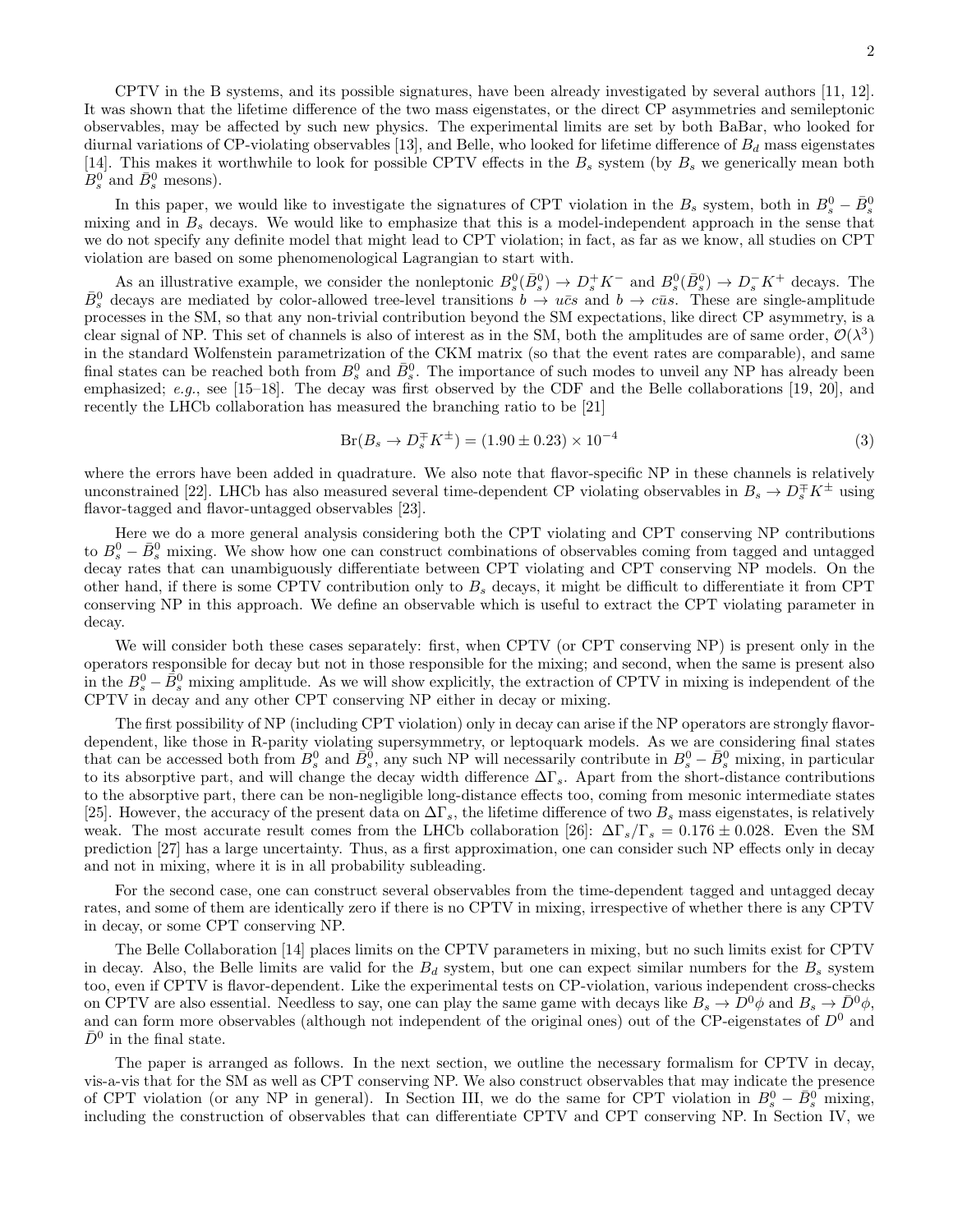3

summarize and conclude.

## II. CPT VIOLATION IN DECAY

# A.  $B_s^0 - \bar{B}_s^0$  mixing and  $B_s \to D_s^{\pm} K^{\mp}$  in the SM

The  $B_s^0 - \bar{B}_s^0$  mixing is controlled by the off-diagonal term  $H_{12} = M_{12} - (i/2)\Gamma_{12}$  of the  $2 \times 2$  Hamiltonian matrix, with the mass difference between two mass eigenstates  $B_H$  and  $B_L$  given by (in the limit  $|\Gamma_{12}| \ll |M_{12}|$ )

$$
\Delta M_s \equiv M_{sH} - M_{sL} \approx 2|M_{12}|,\tag{4}
$$

and the width difference by

$$
\Delta\Gamma_s \equiv \Gamma_{sL} - \Gamma_{sH} \approx 2|\Gamma_{12}| \cos\phi_s \,,\tag{5}
$$

where  $\phi_s \equiv \arg(-M_{12}/\Gamma_{12})$ . CPT conservation ensures  $H_{11} = H_{22}$ .

The eigenstates are defined as

$$
|B_{H(L)}\rangle = p|B_s^0\rangle + (-)q|\bar{B}_s^0\rangle\,,\tag{6}
$$

where  $|p|^2 + |q|^2 = 1$  is the normalization, and one defines

$$
\alpha \equiv q/p = \exp(-2\beta_s) \tag{7}
$$

where  $2\beta_s$  is the mixing phase of the  $B_s^0 - \bar{B}_s^0$  box diagram.

For the single-amplitude decays  $B_s \to D_s^{\pm} K^{\mp}$ , the amplitudes are of the form

$$
A(B_s^0 \to D_s^+ K^-) = T_1 e^{i\gamma}, \qquad A(B_s^0 \to D_s^- K^+) = T_2 ,A(\bar{B}_s^0 \to D_s^+ K^-) = T_2 , \qquad A(\bar{B}_s^0 \to D_s^- K^+) = T_1 e^{-i\gamma},
$$
 (8)

where  $T_1$  and  $T_2$  are real amplitudes times the strong phase, which we parametrize as

$$
\arg\left(\frac{T_1}{T_2}\right) = \Delta\,,\tag{9}
$$

and  $\gamma = \arg(-V_{ud}V_{ub}^*/V_{cd}V_{cb}^*)$ , so that to a very good approximation,  $V_{ub} \approx |V_{ub}| \exp(-i\gamma)$ . The quantity  $\xi_f \equiv \overline{V}_{ub}$  $\alpha \bar{A}_f/A_f$ , where  $A_f \equiv A(B_s^0 \to D_s^+ K^-)$  and  $\bar{A}_f \equiv A(\bar{B}_s^0 \to D_s^+ K^-)$ , carries a weak phase of  $-(2\beta_s + \gamma)$ .

Let us define, following [15],

$$
\langle Br(B_s \to D_s^+ K^-) \rangle = Br(B_s^0 \to D_s^+ K^-) + Br(\bar{B}_s^0 \to D_s^+ K^-),
$$
  

$$
\langle Br(B_s \to D_s^- K^+) \rangle = Br(B_s^0 \to D_s^- K^+) + Br(\bar{B}_s^0 \to D_s^- K^+),
$$
 (10)

so that these untagged rates are the same in the SM, even though a future measurement of the time-dependent branching fractions at the LHCb may show nonzero CP violation.

#### B. CPT violation in  $B_s$  decay

In order to take into account CPTV in decay, we parametrize various transition amplitudes for the decay  $B_s \rightarrow$  $D_{s}^{\pm} K^{\mp}$  as [28, 29]

$$
A(B_s^0 \to D_s^+ K^-) = T_1 e^{i\gamma} (1 - y_f) , \qquad A(B_s^0 \to D_s^- K^+) = T_2 (1 + y_f^*) ,
$$
  

$$
A(\bar{B}_s^0 \to D_s^+ K^-) = T_2 (1 - y_f) , \qquad A(\bar{B}_s^0 \to D_s^- K^+) = T_1 e^{-i\gamma} (1 + y_f^*) ,
$$
 (11)

where CPT violation (in decay) is parametrized by the complex parameter  $y_f$ , and  $y_f$  is real if T is conserved. The CPT violation is proportional to the difference  $A(B_s^0 \to D_s^+ K^-)^* - A(\bar{B_s^0} \to D_s^- K^+)$  or  $A(\bar{B}_s^0 \to D_s^+ K^-)^* - A(B_s^0 \to D_s^- K^-)$  $D_s^-K^+$ ).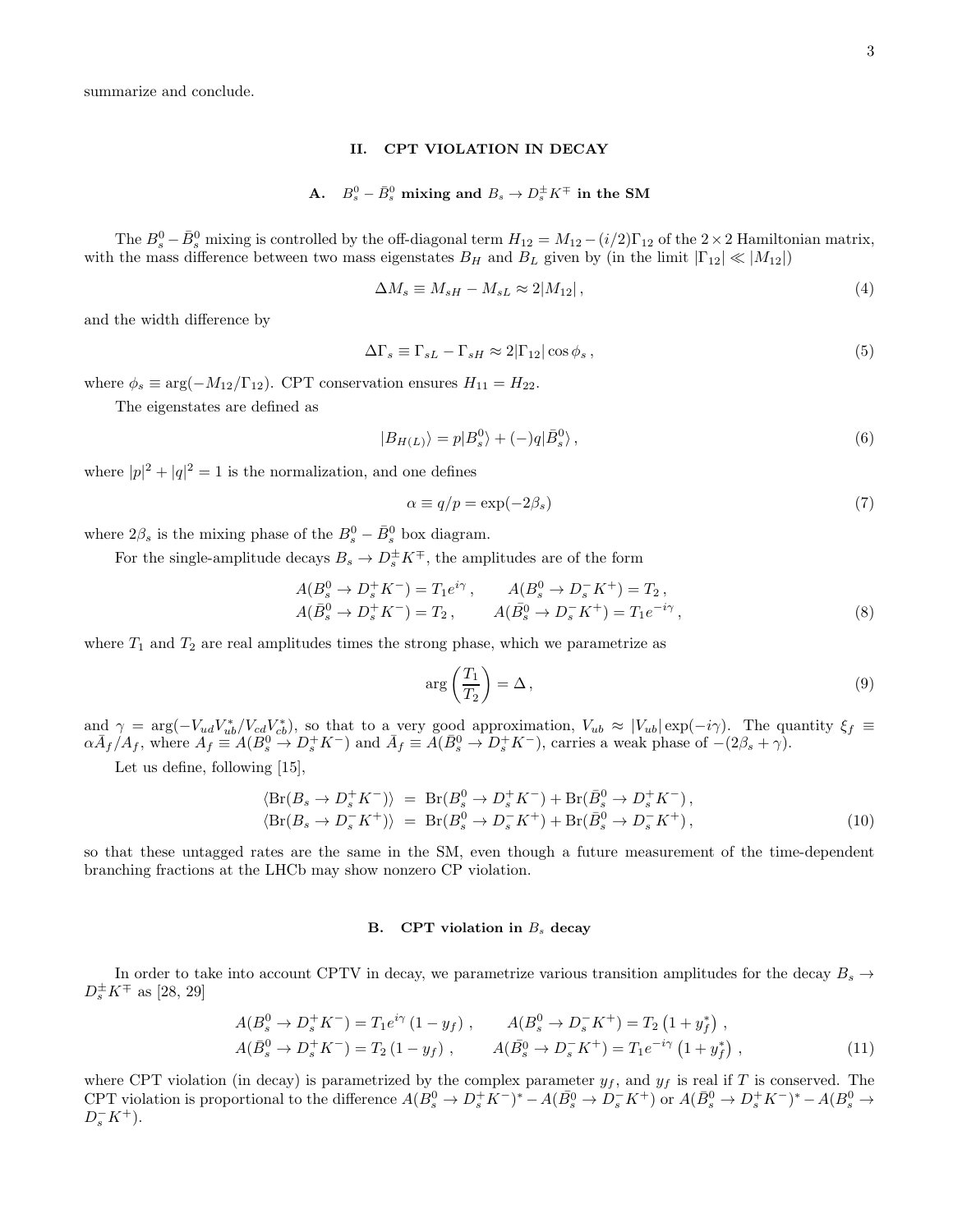We define the complete set of four relevant amplitudes, with  $|f\rangle \equiv |D_s^+ K^- \rangle$  and  $|\bar{f}\rangle \equiv |D_s^- K^+ \rangle$ ,

$$
A_f = \langle f|H|B_s^0\rangle, \quad A_{\bar{f}} = \langle \bar{f}|H|B_s^0\rangle,
$$
  

$$
\bar{A}_f = \langle f|H|\bar{B}_s^0\rangle, \quad \bar{A}_{\bar{f}} = \langle \bar{f}|H|\bar{B}_s^0\rangle,
$$
 (12)

so that the ratios

$$
\xi_f = \alpha \bar{A}_f / A_f \,, \quad \xi_{\bar{f}} = \alpha \bar{A}_{\bar{f}} / A_{\bar{f}} \,, \tag{13}
$$

are independent of  $y_f$ ; the CPTV effect in the decays cancels in the ratio. We also have  $|\xi_f| = 1/|\xi_{\bar{f}}|$  and  $\arg(\xi_{f(\bar{f})}) =$  $-(2\beta_s + \gamma + (-)\Delta)$  where  $\Delta$  is defined in eq. (9).

From Eq. (11) we get

$$
|A(B_s^0 \to D_s^+ K^-)|^2 + |A(\bar{B}_s^0 \to D_s^+ K^-)|^2 = (|T_1|^2 + |T_2|^2) |1 - y_f|^2,
$$
  

$$
|A(B_s^0 \to D_s^- K^+)|^2 + |A(\bar{B}_s^0 \to D_s^- K^+)|^2 = (|T_1|^2 + |T_2|^2) |1 + y_f^*|^2.
$$
 (14)

Thus we can define an asymmetry

$$
A_{br}^{CPT} = \frac{\langle \text{Br}(B_s \to D_s^+ K^-) \rangle - \langle \text{Br}(B_s \to D_s^- K^+) \rangle}{\langle \text{Br}(B_s \to D_s^+ K^-) \rangle + \langle \text{Br}(B_s \to D_s^- K^+) \rangle} = -2 \frac{\text{Re}(y_f)}{1 + |y_f|^2} \approx -2 \text{Re}(y_f), \text{ for } |y_f|^2 \ll 1
$$
 (15)

We have already seen that this asymmetry is zero in the SM. Using Eq. (15), the real part of the CPTV parameter  $y_f$  can be directly probed from the difference of the untagged rates (as the initial state  $B_s$  flavor is summed over)  $Br(B_s \to D_s^+ K^-)$  and  $Br(B_s \to D_s^- K^+).$ 

One can have a rough idea of the LHCb reach in measuring  $Re(y_f)$ . With 1 fb<sup>-1</sup> of integrated luminosity, LHCb has obtained  $1390 \pm 98$  events [23]. With full LHCb upgrade to an integrated luminosity of 50 fb<sup>-1</sup>, total number of events should go up by a factor of about 200, as a twofold gain in the yield is expected when the LHC reaches  $\sqrt{s} = 13.14$  TeV (as the cross section of  $pp \to b\bar{b}X$  scales almost linearly with  $\sqrt{s}$ ), and another twofold gain is expected in the trigger efficiency when the detector is upgraded. These 0.28 million events should be roughly equally divided between  $D_s^+ K^-$  and  $D_s^- K^+$ . The advantage is that there is no need to tag the flavor of the initial  $B_s$ . The statistical fluctuation for each channel is about 375, and detection of CPT violation over such fluctuations results in a sensitivity of 375/140000  $\approx 0.0027$  for Re( $y_f$ ). Note that LHCb already has a plan to measure CPT violation in the decay  $B^0 \to J/\psi[\to \pi^{\mp} \mu^{\pm} \nu(\bar{\nu})]K^0$  [24]. However, in this estimate we have only concerned ourselves with the statistical reach; we leave it to the experimentalists to address the systematic errors.

Let us compare this to a case where there is no CPT violation, but some CPT conserving NP is present which contributes to either  $b \to u\bar{c}s$  or  $b \to c\bar{u}s$  transitions, or maybe both. If this NP leads to observable CP violating effects, we can write the various amplitudes for the  $B_s \to D_s^{\pm} K^{\mp}$  decays as

$$
A(B_s^0 \to D_s^+ K^-) = T_1 e^{i\gamma} \left( 1 + a e^{i(\theta - \gamma + \sigma)} \right) , \quad A(B_s^0 \to D_s^- K^+) = T_2 \left( 1 + a' e^{i(\theta' + \sigma')} \right) ,
$$
  

$$
A(\bar{B}_s^0 \to D_s^+ K^-) = T_2 \left( 1 + a' e^{-i(\theta' - \sigma')} \right) , \quad A(\bar{B}_s^0 \to D_s^- K^+) = T_1 e^{-i\gamma} \left( 1 + a e^{-i(\theta - \gamma - \sigma)} \right) .
$$
 (16)

The amplitudes, obviously, are related by CP conjugation. The NP is parametrized by the (relative) amplitudes a, a', the new weak phases  $\theta$ ,  $\theta'$ , and the new strong phase differences  $\sigma$ ,  $\sigma'$ . Therefore, the asymmetry defined in Eq. 15 is given by

$$
A_{br}^{NP} = -2 \frac{a |T_1|^2 \sin(\theta - \gamma) \sin \sigma + a' |T_2|^2 \sin \theta' \sin \sigma'}{|T_1|^2 (1 + a^2 + 2 a \cos(\theta - \gamma) \cos \sigma) + |T_2|^2 (1 + a'^2 + 2 a' \cos \theta' \cos \sigma')}.
$$
(17)

Hence, a nonzero value of  $A_{br}$  could be due to either CPTV or CPT conserving NP (which, perhaps, is flavordependent, and definitely not of the minimal flavor violation type). As both the decays are color-allowed, one can even invoke the color-transparency argument [30] to claim that all strong phases are small; but CPTV effects are not expected to be large either.

Eq. (15) is in general true for all decays which are either (i) single-amplitude in the SM, be it tree or penguin, or (ii) multi-amplitude in the SM but with one amplitude highly dominant over the others. Single-amplitude decays are preferred simply because any nonzero asymmetry as in Eqs. $(15)$  or  $(17)$  can be unambiguously correlated with NP. The same observable  $A_{br}^{CPT}$  can be defined for charged B decays, or even D and K decays. However, in all cases, CPT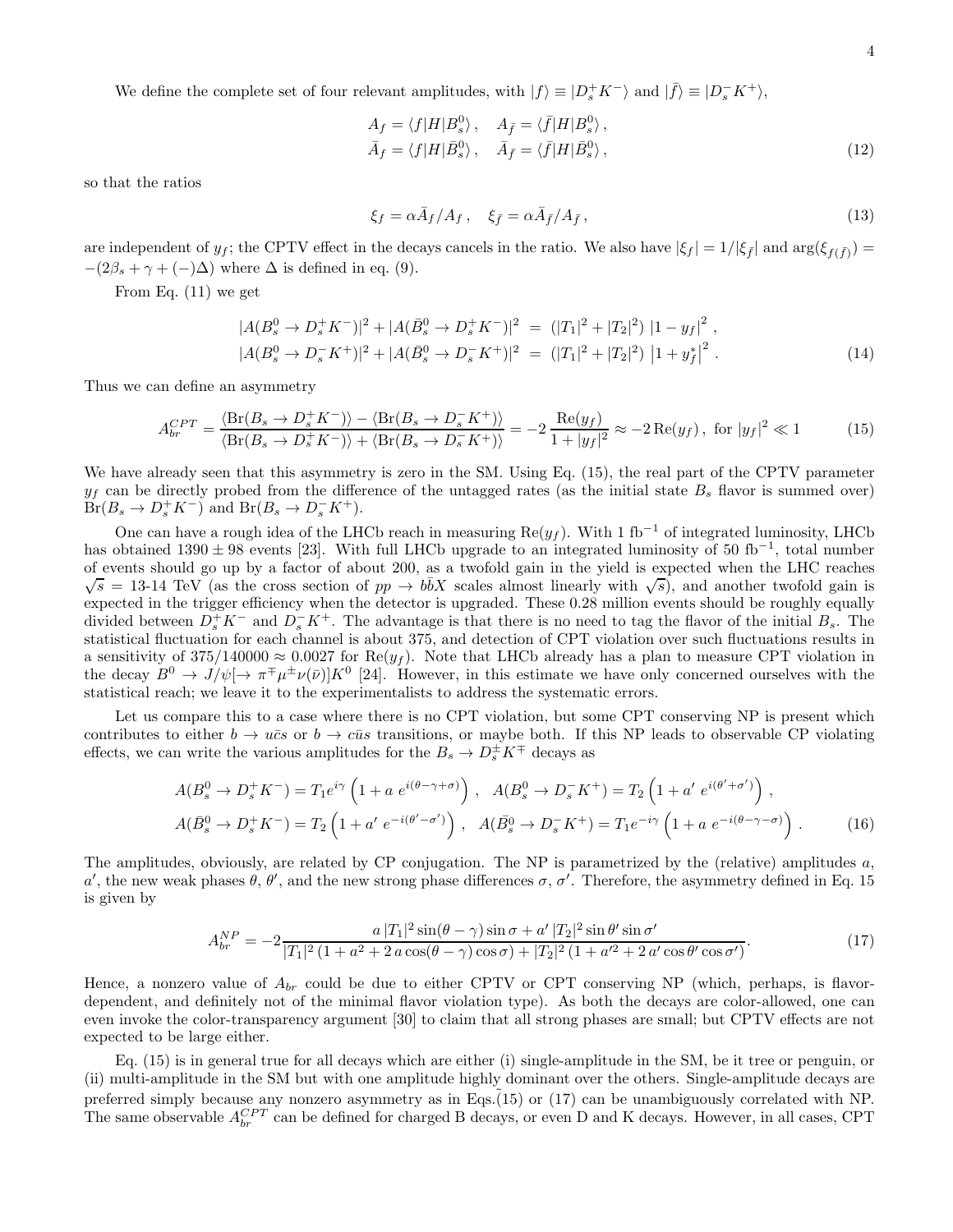conserving (but necessarily CP violating) NP can always mimic the asymmetry, unless there are strong motivations for the corresponding amplitudes to be highly subdominant, or the strong phase difference between the two amplitudes to be zero or vanishingly small.

On the other hand, if there is CPT violation in mixing too, this formalism does not hold, because the definition of the mass eigenstates also contains CPT violating parameters (see later). In that case, we suggest using singleamplitude charged B meson decay modes, like  $B^+ \to D^0 K^+$  and  $B^+ \to \overline{D}{}^0 K^+$ .

If there is no other CPT conserving NP, but the  $B_s^0 - \bar{B}_s^0$  mixing matrix has CPTV built in, the asymmetry is still nonzero, as the individual branching fractions are functions of the CPTV parameter  $\delta$  (see below) in the mixing matrix [12].

#### III. CPT VIOLATION IN MIXING

This subsection closely follows the formulation developed in [12], but let us quote some relevant expressions for completeness. CPT violation in the Hamiltonian matrix is introduced through the complex parameter  $\delta$ :

$$
\delta = \frac{H_{22} - H_{11}}{\sqrt{H_{12} H_{21}}},\tag{18}
$$

so that the Hamiltonian matrix looks like

$$
\mathcal{H} = \left[ \left( \begin{array}{cc} M_0 - \text{Re}(\delta') & M_{12} \\ M_{12}^* & M_0 + \text{Re}(\delta') \end{array} \right) - \frac{i}{2} \left( \begin{array}{cc} \Gamma_0 + 2\text{Im}(\delta') & \Gamma_{12} \\ \Gamma_{12}^* & \Gamma_0 - 2\text{Im}(\delta') \end{array} \right) \right],\tag{19}
$$

where  $\delta'$  is defined by

$$
\delta = \frac{2\delta'}{\sqrt{H_{12}H_{21}}}.
$$
\n(20)

One could even relax the assumption of  $H_{21} = H_{12}^*$ . However, there are two points that one must note. First, the effect of expressing  $H_{12} = h_{12} + \frac{1}{6}$ ,  $H_{21} = h_{12}^* - \frac{1}{6}$  appears as  $\delta^2$  in  $\sqrt{H_{12}H_{21}}$ , the relevant expression in Eq. (18), and can be neglected if we assume  $\bar{\delta}$  to be small. The second point, which is more important, is that CPT conservation constrains only the diagonal elements and puts no constraint whatsoever on the off-diagonal elements. It has been shown in [10] that  $H_{12} \neq H_{21}^*$  leads to T violation, and only  $H_{11} \neq H_{22}$  leads to unambiguous CPT violation. Thus, we will focus on the parametrization used in Eqs. (18) and (19) to discuss the effects of CPT violation.

In the review on CPT violation in [1], the authors have used a formalism which is close to ours. While their treatment is for the  $K_S-K_L$  pair, this can be generalized to any neutral meson system. The mass eigenstates are defined as

$$
|K_S(K_L)\rangle = \frac{1}{\sqrt{2(1+|\epsilon_{s(L)}|^2)}} \left[ (1+\epsilon_{S(L)})|K^0\rangle + (1-\epsilon_{S(L)})|\overline{K}^0\rangle \right] \tag{21}
$$

where

$$
\epsilon_{S(L)} = \frac{-i \text{Im}(M_{12}) - \frac{1}{2} \text{Im}(\Gamma_{12}) \mp \frac{1}{2} [M_{11} - M_{22} - \frac{i}{2} (\Gamma_{11} - \Gamma_{22})]}{M_L - M_S + i (\Gamma_S - \Gamma_L)/2}
$$
  
\n
$$
\equiv \epsilon \pm \tilde{\delta}.
$$
\n(22)

Note that  $\tilde{\delta}$  and  $\delta$  are not the same, but related; both parametrize CPT violation. On the other hand,  $\epsilon_{S(L)}$  is not truely a CPT conserving quantity, as the expression contains the mass and width differences of the two eigenstates, and both depend on the CPT violating parameter  $\delta$  that we have used here.

The Belle collaboration [14] recently put stringent limits on the real and imaginary parts of  $\delta$ ,

$$
Re(\delta_d) = (-3.8 \pm 9.9) \times 10^{-2}, \quad Im(\delta_d) = (1.14 \pm 0.93) \times 10^{-2}, \tag{23}
$$

where we have added the errors in quadrature, and used the straightforward translation valid for small  $\delta$ , *viz.*,  $\delta = -2z$ (the subscript emphasizes that these results are for the  $B_d$  system). The CPT violating parameter z is defined as

$$
|B_{L(H)}\rangle = p\sqrt{1 - (+)z}|B^0\rangle + (-)q\sqrt{1 + (-)z}|B^0\rangle. \tag{24}
$$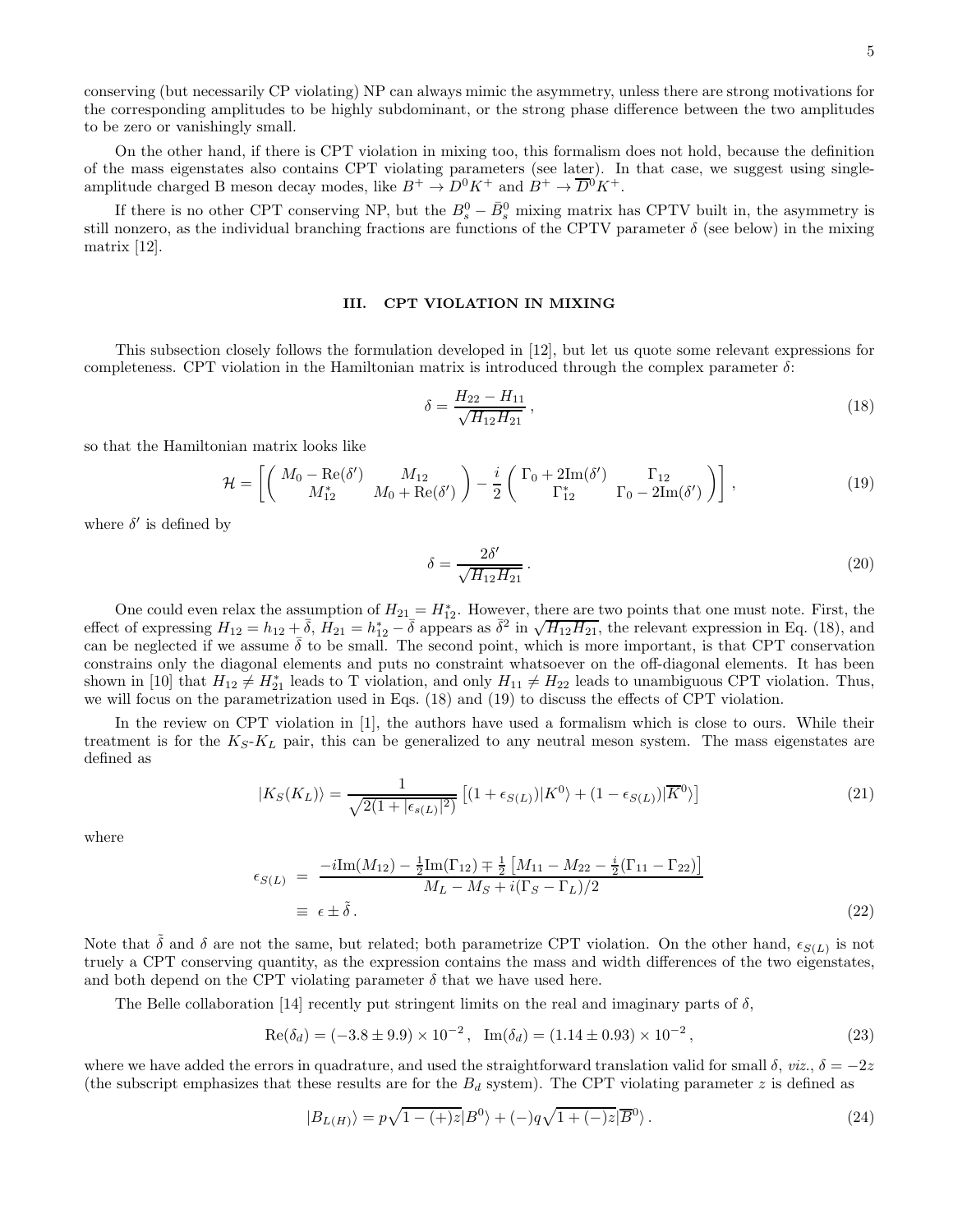We can see that within the error bars data are consistent with no CPTV case i.e  $\text{Re}(\delta_d) = \text{Im}(\delta_d) = 0$ . However, more precise measurements are important and essential. In any case it is safe to assume  $|\delta| \ll 1$ , even for the  $B_s$  system. In  $\Delta M_s$  and  $\Delta \Gamma_s$  the CPT-violating effects are quadratic in  $\delta$  and hence negligible.

We can write

$$
|B_H\rangle = p_1|B_s^0\rangle + q_1|\bar{B}_s^0\rangle, \quad |B_L\rangle = p_2|B_s^0\rangle - q_2|\bar{B}_s^0\rangle. \tag{25}
$$

with the normalization conditions  $|p_1|^2 + |q_1|^2 = |p_2|^2 + |q_2|^2 = 1$ , so that with CPT violation,  $p_1 \neq p_2$  and  $q_1 \neq q_2$ . The time evolutions of  $B_H$  and  $B_L$  are controlled by  $\lambda_1 \equiv m_1 - i\Gamma_1/2$  and  $\lambda_2 \equiv m_2 - i\Gamma_2/2$  respectively. We also use

$$
\Delta M_s = m_1 - m_2, \quad \Delta \Gamma_s = \Gamma_2 - \Gamma_1. \tag{26}
$$

Let us define,

$$
y = \sqrt{1 + \frac{\delta^2}{4}}; \quad \eta_1 \equiv \frac{q_1}{p_1} = \left(y + \frac{\delta}{2}\right)\alpha; \quad \eta_2 \equiv \frac{q_2}{p_2} = \left(y - \frac{\delta}{2}\right)\alpha; \quad \omega = \frac{\eta_1}{\eta_2},\tag{27}
$$

where  $\alpha = \sqrt{H_{21}/H_{12}}$ . For  $|\delta| \ll 1$ , we can approximate y with unity.

The time-dependent flavor eigenstates are given by

$$
|B_s^0(t)\rangle = h_+(t)|B_s^0\rangle + \eta_1 h_-(t)|\bar{B}_s^0\rangle
$$
  

$$
|\bar{B}_s^0(t)\rangle = \frac{h_-(t)}{\eta_2}|B_s^0\rangle + \bar{h}_+(t)|\bar{B}_s^0\rangle,
$$
 (28)

where

$$
h_{-}(t) = \frac{1}{(1+\omega)} \left( e^{-i\lambda_1 t} - e^{-i\lambda_2 t} \right),
$$
  
\n
$$
h_{+}(t) = \frac{1}{(1+\omega)} \left( e^{-i\lambda_1 t} + \omega e^{-i\lambda_2 t} \right),
$$
  
\n
$$
\bar{h}_{+}(t) = \frac{1}{(1+\omega)} \left( \omega e^{-i\lambda_1 t} + e^{-i\lambda_2 t} \right).
$$
\n(29)

and we refer the reader to [12] for detailed expressions. Note that in the absence of CPTV,  $\eta_1 = \eta_2$ ,  $\omega = 1$ , and hence  $h_+(t) = \bar{h}_+(t)$ . In the limit  $|\delta| \ll 1, \omega \approx 1 + \delta$ .

With our convention of  $|f\rangle \equiv |D_s^+ K^- \rangle$  and  $|\bar{f}\rangle \equiv |D_s^- K^+ \rangle$ , where both the states are directly accessible to  $B_s^0$ and  $\bar{B}_s^0$ , the time dependent decay rates are [12]

$$
\Gamma(B_s^0(t) \to f) = \left[ |h_+(t)|^2 + |\xi_{f_1}|^2 |h_-(t)|^2 + 2\text{Re}(\xi_{f_1}h_-(t)h_+^*(t)) \right] |A_f|^2,
$$
\n
$$
\Gamma(\bar{B}_s^0(t) \to f) = \left[ |h_-(t)|^2 + |\xi_{f_2}|^2 |\bar{h}_+(t)|^2 + 2\text{Re}(\xi_{f_2}h_+(t)h_-^*(t)) \right] \left| \frac{A_f}{\eta_2} \right|^2,
$$
\n
$$
\Gamma(B_s^0(t) \to \bar{f}) = \left[ |h_+(t)|^2 + |\xi_{f_1}'|^2 |h_-(t)|^2 + 2\text{Re}(\xi_{f_1}'h_-(t)h_+^*(t)) \right] |A_{\bar{f}}|^2,
$$
\n
$$
\Gamma(\bar{B}_s^0(t) \to \bar{f}) = \left[ |h_-(t)|^2 + |\xi_{f_2}'|^2 |\bar{h}_+(t)|^2 + 2\text{Re}(\xi_{f_2}'\bar{h}_+(t)h_-^*(t)) \right] \left| \frac{A_{\bar{f}}}{\eta_2} \right|^2,
$$
\n(30)

where,

$$
\xi_{f_1} = \eta_1 \frac{\bar{A}_f}{A_f} = \left(1 + \frac{\delta}{2}\right) \xi_f, \quad \xi_{f_2} = \eta_2 \frac{\bar{A}_f}{A_f} = \left(1 - \frac{\delta}{2}\right) \xi_f,
$$
  

$$
\xi'_{f_1} = \eta_1 \frac{\bar{A}_f}{A_{\bar{f}}} = \left(1 + \frac{\delta}{2}\right) \xi_{\bar{f}}, \quad \xi'_{f_2} = \eta_2 \frac{\bar{A}_{\bar{f}}}{A_{\bar{f}}} = \left(1 - \frac{\delta}{2}\right) \xi_{\bar{f}}.
$$
 (31)

Dropping terms  $\mathcal{O}(\delta^2)$  or higher, we get the following expressions for the tagged and untagged time-dependent decay rates:

$$
\Gamma(B_s^0(t) \to f) - \Gamma(\bar{B}_s^0(t) \to f) = [P_1 \sinh(\Delta\Gamma_s t/2) + Q_1 \cosh(\Delta\Gamma_s t/2) \n+ R_1 \cos(\Delta M_s t) + S_1 \sin(\Delta M_s t)] e^{-\Gamma_s t} |A_f|^2,
$$
\n
$$
\Gamma(B_s^0(t) \to f) + \Gamma(\bar{B}_s^0(t) \to f) = [P_2 \sinh(\Delta\Gamma_s t/2) + Q_2 \cosh(\Delta\Gamma_s t/2) \n+ R_2 \cos(\Delta M_s t) + S_2 \sin(\Delta M_s t)] e^{-\Gamma_s t} |A_f|^2,
$$
\n(32)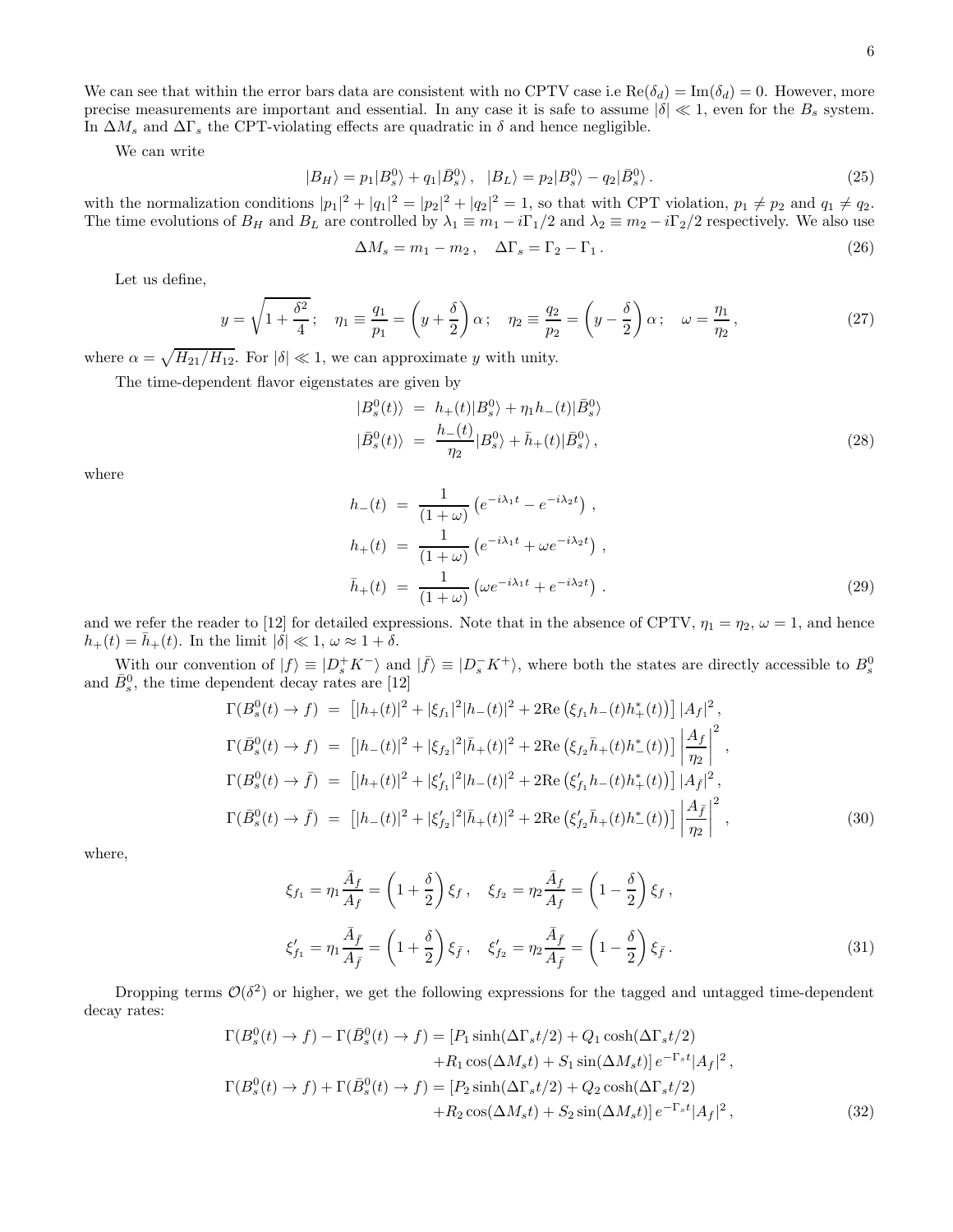with

$$
P_1 = -\frac{1}{2} Re(\delta) (1 + |\xi_f|^2) ,
$$
  
\n
$$
Q_1 = -|\xi_f| cos(\gamma + 2\beta_s + \Delta) Re(\delta) ,
$$
  
\n
$$
R_1 = 1 - |\xi_f|^2 + |\xi_f| cos(\gamma + 2\beta_s + \Delta) Re(\delta) ,
$$
  
\n
$$
S_1 = 2 |\xi_f| sin(\gamma + 2\beta_s + \Delta) - \frac{1}{2} Im(\delta) (1 + |\xi_f|^2) ,
$$
  
\n
$$
P_2 = 2 |\xi_f| cos(\gamma + 2\beta_s + \Delta) - \frac{1}{2} Re(\delta) (1 - |\xi_f|^2) ,
$$
  
\n
$$
Q_2 = 1 + |\xi_f|^2 - |\xi_f| sin(\gamma + 2\beta_s + \Delta) Im(\delta) ,
$$
  
\n
$$
R_2 = |\xi_f| sin(\gamma + 2\beta_s + \Delta) Im(\delta) ,
$$
  
\n
$$
S_2 = -\frac{1}{2} Im(\delta) (1 - |\xi_f|^2) .
$$
  
\n(33)

It is clear from Eq. (33) that CPT violating effects in decay will not affect the determination of these 8 coefficients. Whatever the effects are, they will be lumped in the overall normalization  $|A_f|^2$  and will not appear in the coefficients of the trigonometric and hyperbolic functions.

All the 8 coefficients can theoretically be extracted from a fit to the time-dependent decay rates, but admittedly the coefficients of the hyperbolic functions are harder to extract and need more statistics. The coefficients  $P_1$  -  $S_1$ are to be extracted from the tagged measurements, and  $P_2$  -  $S_2$  from untagged measurements. Note that whether or not any CPT-conserving NP is present, absence of CPT violation definitely means  $\delta = 0$ , so  $P_1 = Q_1 = R_2 = S_2 = 0$ . If any of these four observables are found to be nonzero, that is a sure signal of CPT violation. (While  $P_1$  and  $S_2$  depend only on  $\delta$ ,  $Q_1$  and  $R_2$  also have an implicit dependence on the  $\overline{B_s^0} - \overline{B_s^0}$  mixing phase  $2\beta_s$ , which might depend on CPT conserving NP effects.) Therefore, if CPT is conserved, the tagged measurements are sensitive only to the trigonometric functions, and the untagged measurements only to the hyperbolic functions, but we urge our experimental colleagues to perform a complete fit.

If at least  $P_1$  or  $S_2$  be nonzero (maybe with nonzero  $Q_1$  and  $R_2$ ), one gets

$$
\text{Im}(\delta) = -\frac{2S_2}{R_1 + Q_1}, \qquad \text{Re}(\delta) = -\frac{2P_1}{R_2 + Q_2}, \tag{34}
$$

which is theoretically clean, *i.e.* free from hadronic uncertainties. The overall normalization can be extracted from the CP averaged branching fractions.

Even if the experiment is not sensitive enough to extract unambiguously nonzero values of  $P_1$ ,  $Q_1$ ,  $R_2$ , or  $S_2$ , one can still find signals of CPTV, from the fact that  $P_2$ ,  $Q_2$ ,  $R_1$ , and  $S_1$  contain CPTV terms over and above CPT conserving but CP violating terms. For example, one can extract the following analogous quantities from the tagged and untagged  $B_s \to \bar{f}$  decays:

$$
\bar{P}_2 = 2 |\xi_f| \cos(\gamma + 2\beta_s - \Delta) + \frac{1}{2} \text{Re}(\delta) (1 - |\xi_f|^2) ,
$$
  
\n
$$
\bar{Q}_2 = 1 + |\xi_f|^2 - |\xi_f| \sin(\gamma + 2\beta_s - \Delta) \text{Im}(\delta) ,
$$
  
\n
$$
\bar{R}_1 = -1 + |\xi_f|^2 + |\xi_f| \cos(\gamma + 2\beta_s - \Delta) \text{Re}(\delta) ,
$$
  
\n
$$
\bar{S}_1 = 2 |\xi_f| \sin(\gamma + 2\beta_s - \Delta) - \frac{1}{2} \text{Im}(\delta) (1 + |\xi_f|^2) .
$$
\n(35)

It is easy to derive Eq. (35) from Eq. (33). First, note that the relevant expressions contain  $|A_{\bar{f}}|$  and  $\xi_{\bar{f}}$ . Eq. (35) follows when one substitutes  $|\xi_{\bar{f}}| = 1/|\xi_f|$  and  $|A_{\bar{f}}|^2/|\xi_f|^2 = |A_f|^2$ . However, the strong phase changes sign because of the definitions of  $\xi_f$  and  $\xi_{\bar{f}}$ .

Therefore, from Eqs. (33) and (35) we can define observables which are only sensitive to the CPTV effect independent of any other NP effects in mixing,

$$
\frac{R_1 + \bar{R}_1}{P_2 + \bar{P}_2} = \frac{\text{Re}(\delta)}{2}, \qquad \frac{Q_2 - \bar{Q}_2}{S_1 - \bar{S}_1} = \frac{\text{Im}(\delta)}{2}.
$$
\n(36)

From Eq. (36) we note that it is possible to probe the CPTV parameter  $\delta$  even in the presence of any other generic NP in mixing or decays (which modifies  $2\beta_s$ ); the NP effects in mixing are cancelled in the ratio. In addition we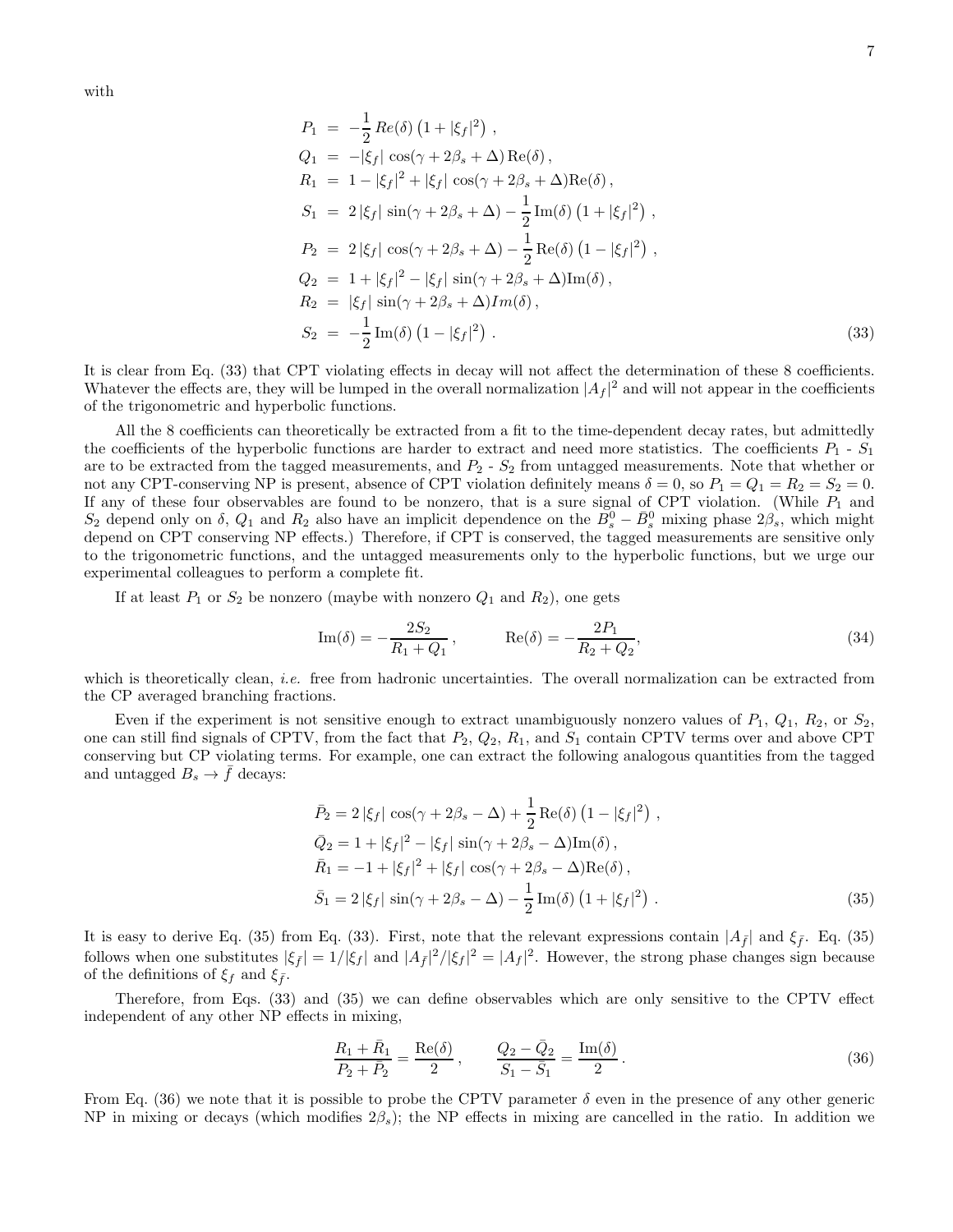note that the strong phase is also exactly cancelled in the ratio, hence the measurement of  $\delta$  is free from hadronic uncertainties.

LHCb performs the decay profile fit assuming CPT invariance [23], so it is not easy to predict the reach for the new CPT violating parameters, or even the CPT conserving ones. For this we need a full fit, assuming the possibility of CPT violation. Still, one can try to have an estimate of the reach. As there exists no measurement on the CPT violating parameters, let us use the first relation of Eq.  $(36)$ . The parameter  $R_1$  (called C in [23]) has an error of about 56% right now; if the data sample increases by a factor of 200, this might come down to 4%. The same is true for  $\bar{R_1}$ , which should be measured independently (the central value, in the absence of CPT violation, should be equal and opposite to that of  $R_1$ ). Thus the total uncertainty, added in quadrature, should be about 6%. Similarly, the uncertainty in the denominator should be about 6%, and is to be added in quadrature with the numerator. Thus,  $Re(\delta) > 0.16$  should be measurable using this relationship. Of course, we expect a much better reach with a full 4-parameter fit to each decay profile.

We reiterate that even if CPTV is present in decay, the conclusion that a nonzero value of any one of the four observables  $P_1$ ,  $Q_1$ ,  $R_2$ , or  $S_2$  indicates CPTV in mixing remains valid. Consider the expressions for the tagged and untagged decay rates, Eq. (32). With enough satistics, one gets the coefficients of the trigonometric and the hyperbolic functions, as well as the overall normalization  $|A_f|^2$ . If CPTV is present in decay, the expression for  $|A_f|^2$ will change and be a function of  $y_f$ , but the eight coefficients of Eq. (32) will remain the same.

The same method is applicable to decays like  $B_s \to D_0 \phi$ , with  $\bar{b} \to \bar{c} u \bar{s}$  and  $\bar{b} \to \bar{u} c \bar{s}$  transitions.

## IV. SUMMARY AND CONCLUSIONS

While the effects of CPT violation are severely constrained for systems with first and/or second generation fermions, the B systems, in particular  $B_s$ , are relatively less constrained. This opens up the possibility of a CPT violating action that is flavor-dependent. As a typical example of the effects of CPT violation, we consider the decays  $B_8^0, \overline{B_8^0} \rightarrow D_s^{\pm} K^{\mp}$ . These decays are excellent probes of any NP; in the SM, they are single-amplitude processes, and both  $B_s^0 \to D_s^+ K^-$  and  $B_s^0 \to D_s^- K^+$  amplitudes are of the same order in Wolfenstein parametrization. Thus, the number of events for both  $D_s^+K^-$  and  $D_s^-K^+$ , summing over parents  $B_s^0$  and  $\bar{B}_s^0$ , should be the same in the SM. We show how this asymmetry becomes nonzero if there is CPT violation in the decay.

At the same time, we see that if there is some NP that conserves CPT but comes with different strong and weak phases from the corresponding SM amplitude, the asymmetry is again nonzero. So, while this asymmetry serves as an excellent indicator of any NP, it might be either CPT conserving (but necessarily CP violating) or CPT violating, and further checks are necessary.

The situation is far better if there is CPT violation in mixing. The best way to put CPTV in mixing is to make the diagonal terms of the  $2 \times 2$  mixing Hamiltonian unequal. With this, the CPTV parameter enters the definition of the mass eigenstates, and through that, to various time-dependent decay rates. With sufficient statistics, one can extract the coefficients of the trigonometric and hyperbolic terms of both tagged and untagged time-dependent rates. We find that there are four coefficients which are zero not only in the SM but also any extension with CPT conservation, so any nonzero value for any of them is a definite indication for CPT violation. There are several ways to extract these coefficients, and LHCb should have enough statistics to be able to measure them with sufficient precision. The argument goes through even if CPTV is present in both decay and mixing; this is because different sets of observables are extracted for the two different cases.

#### Acknowledgments

AK was supported by CSIR, Government of India, and also by the DRS programme of the UGC, Government of India. The work of AS was supported in part by the US DOE contract no. DE-AC02-98CH10886 (BNL). We acknowledge helpful discussions with Tim Gershon (in particular about the LHCb reach), Vladimir Gligorov, and Tomasz Skwarnicki.

<sup>[1]</sup> J. Beringer *et al.* [Particle Data Group Collaboration], Phys. Rev. D **86**, 010001 (2012).

<sup>[2]</sup> V. A. Kostelecky and N. Russell, Rev. Mod. Phys. 83, 11 (2011) [arXiv:0801.0287 [hep-ph]].

<sup>[3]</sup> T. Aaltonen et al. [CDF Collaboration], Phys. Rev. Lett. 106, 152001 (2011) [arXiv:1103.2782 [hep-ex]].

<sup>[4]</sup> V. M. Abazov et al. [D0 Collaboration], Phys. Rev. D 84, 052005 (2011) [arXiv:1106.2063 [hep-ex]]; Talk by V. Chiochia,